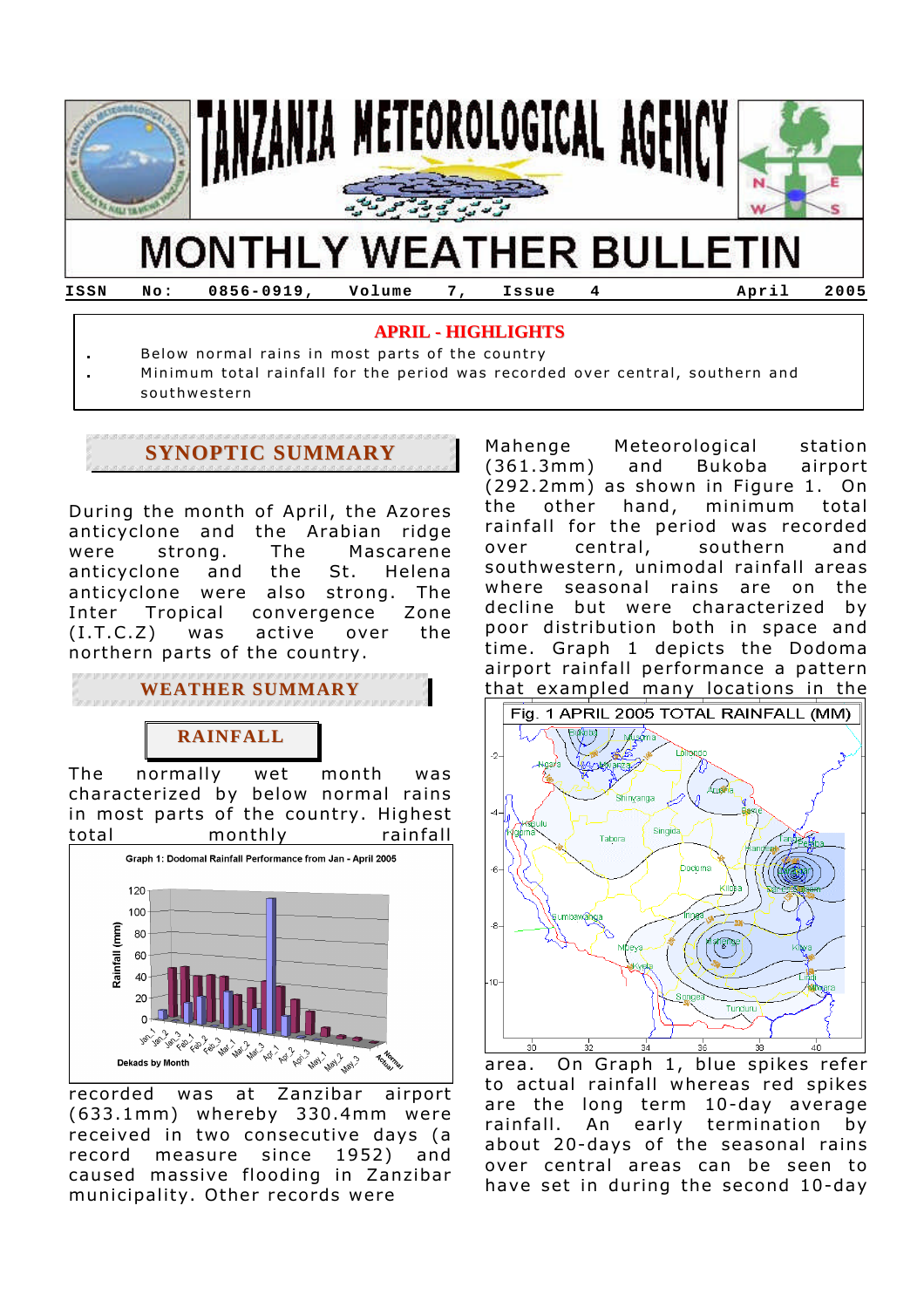#### **Volume 7, Issue 4 April 2005**

period in April shortening further the 2004/05 rainfall season.

### **MEAN AIR TEMPERATURE**

Temperatures for the month of April depicting air mean maximum and minimum observations during



the period appear in Figures 2A and 2B respectively. Observed mean maximum temperature ranged between 31.5ºC and 25.5ºC as shown in Figure 2A. Higher mean maximum temperatures above 31ºC were over the eastern coast. The highest



extreme value of 32.2ºC was recorded at Tanga airport, a drop by 1.6 ºC compared to that during March. Mbeya airport in southwestern highlands, recorded the lowest mean maximum temperature of 23.8ºC. On the other hand, mean minimum air temperatures as shown in Figure 2B, ranged from 14.5 to 24.5ºC but the extreme minimum temperature of 12.9ºC was recorded at Mbeya airport. A general drop in temperature highlights a cooling trend, an indication of the approach of the cool season over the eastern Africa region.

## **SUNSHINE HOURS**

Figure 3 indicates the spread of mean sunshine hours during April observed across the country, showing a general shift in the state of  $\sim$  in the state  $\sim$ 



maximum hours occurring over the southwestern areas from northeastern. Maximum exposure to bright sunshine, also increased from around 8hours during March to just over 10hours recorded at Sumbawanga Meteorological station in April. The longer durations of sunshine hours were a result of a general seasonal decline in cloud activity over central, southern,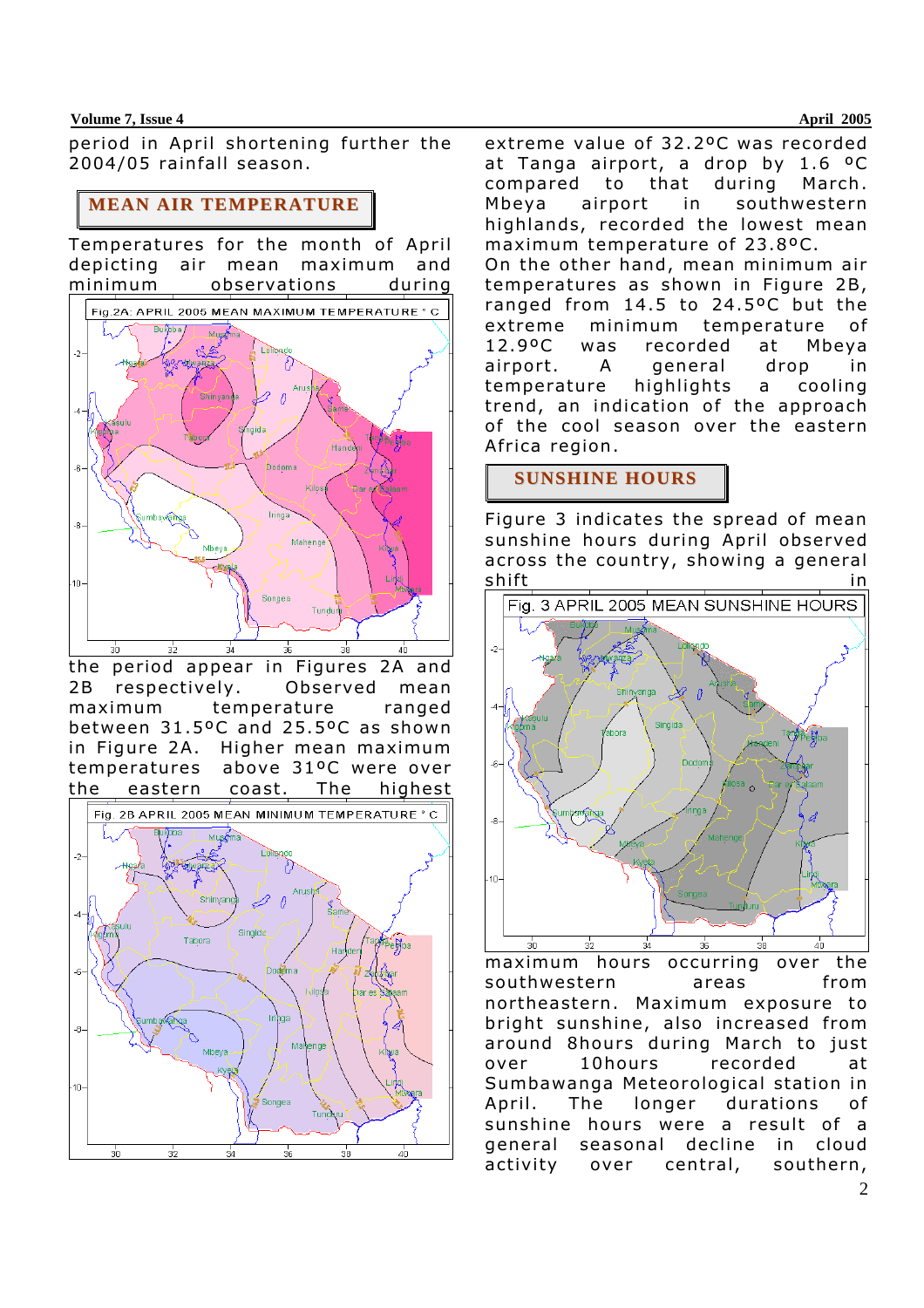#### **Volume 7, Issue 4 April 2005**

southwestern and western areas during this time of the year.

### **MEAN DAILY WINDSPEED**

Mean wind run across the country during the month of April ranged from 3km/hr to a maximum of just above 8km/hr as shown in Figure



Spots of higher wind speed occurred over central areas, the northeastern highlands and the extreme eastern coast. Overall across the country, wind speeds subdued during the period compared to conditions experienced over the previous months.

## **SATELLITE INFORMATION**

Figure 5 depicts a NOAA satellite picture of Normalized Difference Vegetation Index (NDVI) during the last 10 days of April. High (greener) vegetation covered Coast, Lindi and Mtwara regions. Sparse vegetation was mostly seen over Northeastern areas and parts of central areas and western areas of Shinyanga region. Most remaining areas of the country



featured a medium level in the coverage of green vegetation.

Figure 6, displays an easterly cloud cover that persisted over the coastal belt of the country on 15/4/05 and was the cause of heavy rains recorded at observation stations as



shown earlier in Figure 1.



During the month of April soil moisture conditions improved slightly over bimodal rainfall areas whereas unimodal rainfall areas generally observed a declining trend. Harvesting of maize has been completed over western